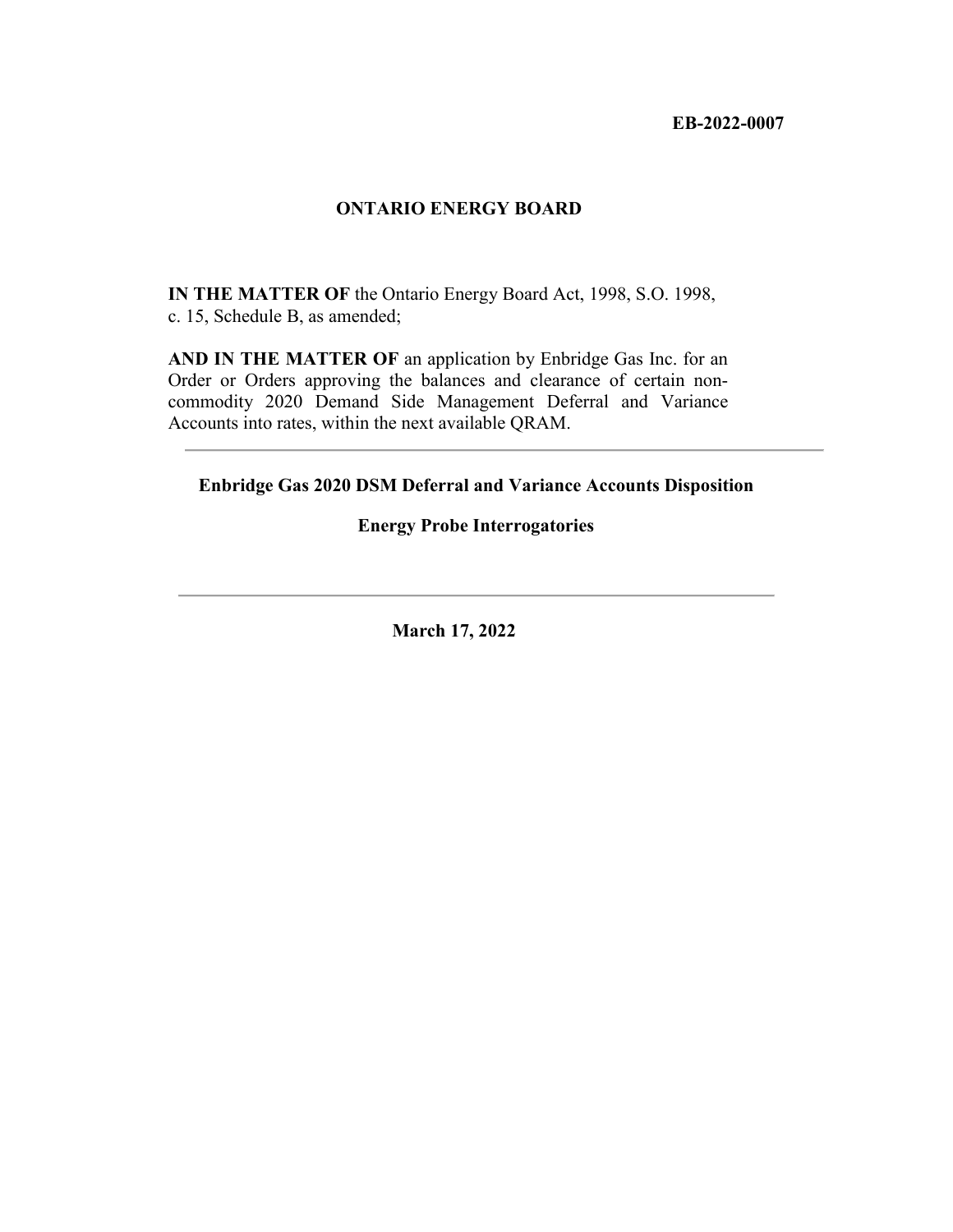# **Energy Probe Interrogatories**

# **Energy Probe 1**

#### **Refs: DNV 2020 Evaluation Report**

- Table 11-21 EGD Count of individual measures; Table 11-21 Union Count of individual measures
- Appendix N Table 11-154. Enbridge 2020 approved and spent budget\* Table 11-155. Union 2020 approved and spent budget\*

**Preamble:** Energy Probe wishes to understand better the impact of the Pandemic on the delivery of, and budget for the Residential Program in 2020.

- a) Please confirm the 2019 and 2020 Residential Program (Home Energy Conservation and Adaptive Thermostats) Budgets and actuals and DSMVA amounts.
- b) Please complete the following Table for each Rate Zone

| <b>Measure</b>            | $2019 \#$ Installed |          | 2020# Installed |          | <b>Difference</b> |          | <b>Comments</b> |
|---------------------------|---------------------|----------|-----------------|----------|-------------------|----------|-----------------|
|                           | Homes               | Measures | Homes           | Measures | Homes             | Measures |                 |
| Adaptive                  |                     |          |                 |          |                   |          |                 |
| Thermostats               |                     |          |                 |          |                   |          |                 |
| Attic Insulation          |                     |          |                 |          |                   |          |                 |
| Air sealing               |                     |          |                 |          |                   |          |                 |
| Basement<br>Insulation    |                     |          |                 |          |                   |          |                 |
| Exterior Wall             |                     |          |                 |          |                   |          |                 |
| Insulation                |                     |          |                 |          |                   |          |                 |
| Furnace Boiler<br>Upgrade |                     |          |                 |          |                   |          |                 |

- c) Please provide the budget plan and actual and DSMVA estimates for the Residential Program for each rate zone for 2021
- d) Please discuss if the pandemic has/has not reduced residential DSM achievement in 2020 and 2021, What is the future outlook for customers adopting *EGI-delivered* DSM measures. Take the Federal Greener Homes Canada Program into consideration in your answer.
- e) Why is EGI proposing a Single Measure in the updated Home Energy Program. Does this include Furnace upgrade or adaptive thermostat only or furnace or AT plus one or more other measures. Please provide answer considering potential participation rates.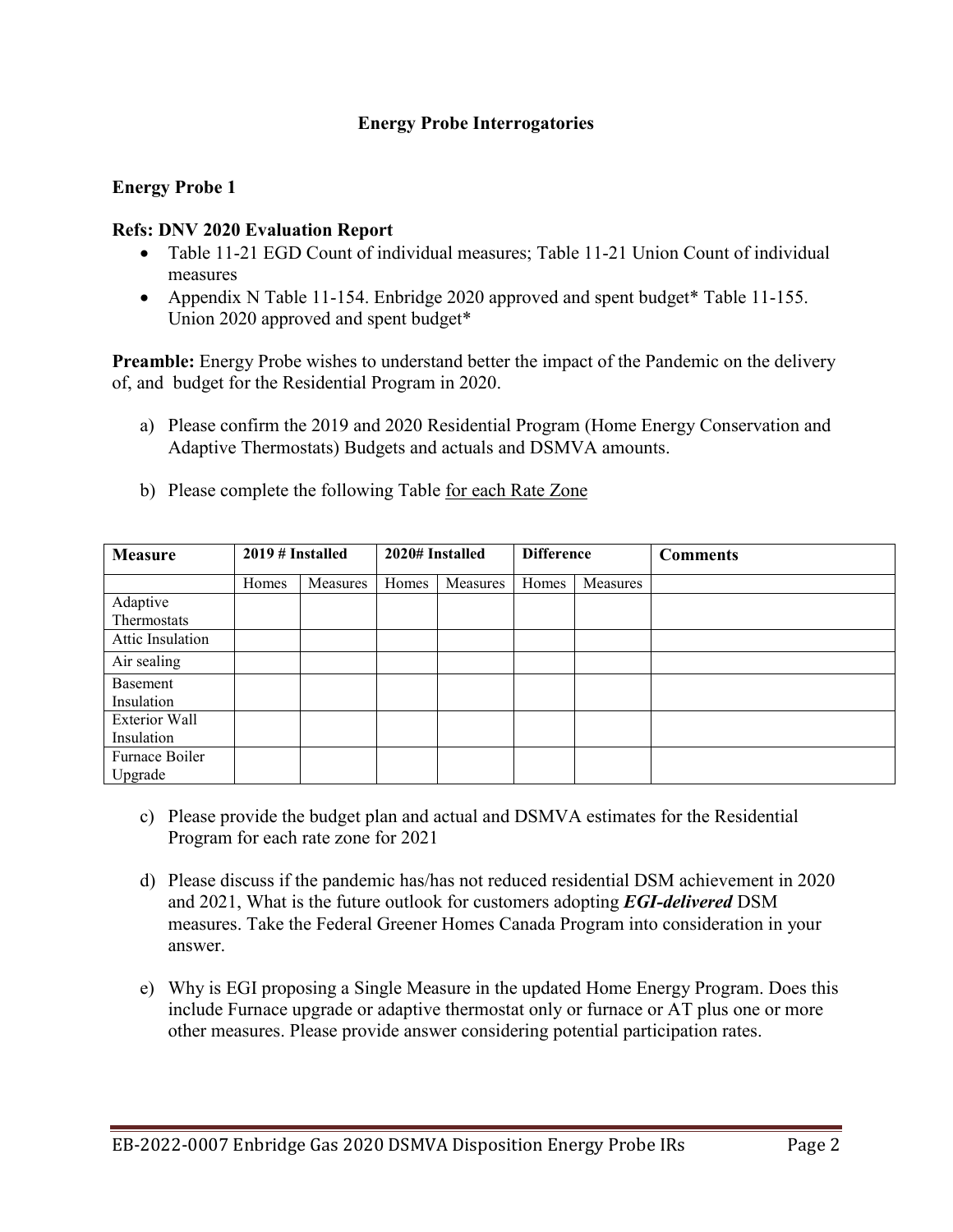# **Energy Probe 2**

## **Refs: DNV 2020 Verification Report Residential Sector: Table 11-168 PAC Results; Table 11-172 TRC+ Results**

Preamble: Energy Probe wishes to compare the 2020 PAC and TRC to 2019 and the 2012-2019 Averages for both rate zones.

- a) Please provide the similar 2019 PAC and TRC+ results for Residential Adaptive Thermostats and for Residential Home Energy Programs
- b) Please provide the similar 2012-2019 average PAC and TRC+ results for Residential Adaptive Thermostats and for Residential Home Energy Program.
- c) Please provide the annual net savings m3 and the program level general admin costs in dollars and as % of net savings for 2012 -2020
- d) Please discuss the trend in admin costs as a % of net savings.

# **Energy Probe 3**

Ref.: Exhibit A Tab 4 Schedule 1 Preamble: The Budget Underspend in the EGD and Union Rate Zones is different

- a) Please confirm the underspend in the Union Gas 2020 Budget is larger than the EGD 2020 DSM budget
- b) Please provide a breakdown of underspends for each rate zone and the contributory factors including Covid-19 and other factors.
- c) Based on the 2020 experience, did 2021 also exhibit similar underspends. And is this to continue in 2022? Please Discuss.

# **Energy Probe 4**

Refs.: Exhibit A Tab 4 Schedule 1 Pages 17-21 Tables 3.1-3.6: Pages tables Preamble; Energy Probe requests DSM cost effectiveness metrics for the residential ratepayers of EGD and Union from 2007-2013 [period 1] and 2013-2020 [period 2]

a) **For Rate 1** please provide in tabular format the following cost effectiveness metrics for each period

- Total DSM costs allocated to Rate 1
- Total DSM Savings (Assume programs)
- Gross cost effectiveness  $\frac{1}{2}$  m3
- Total Cost per customer